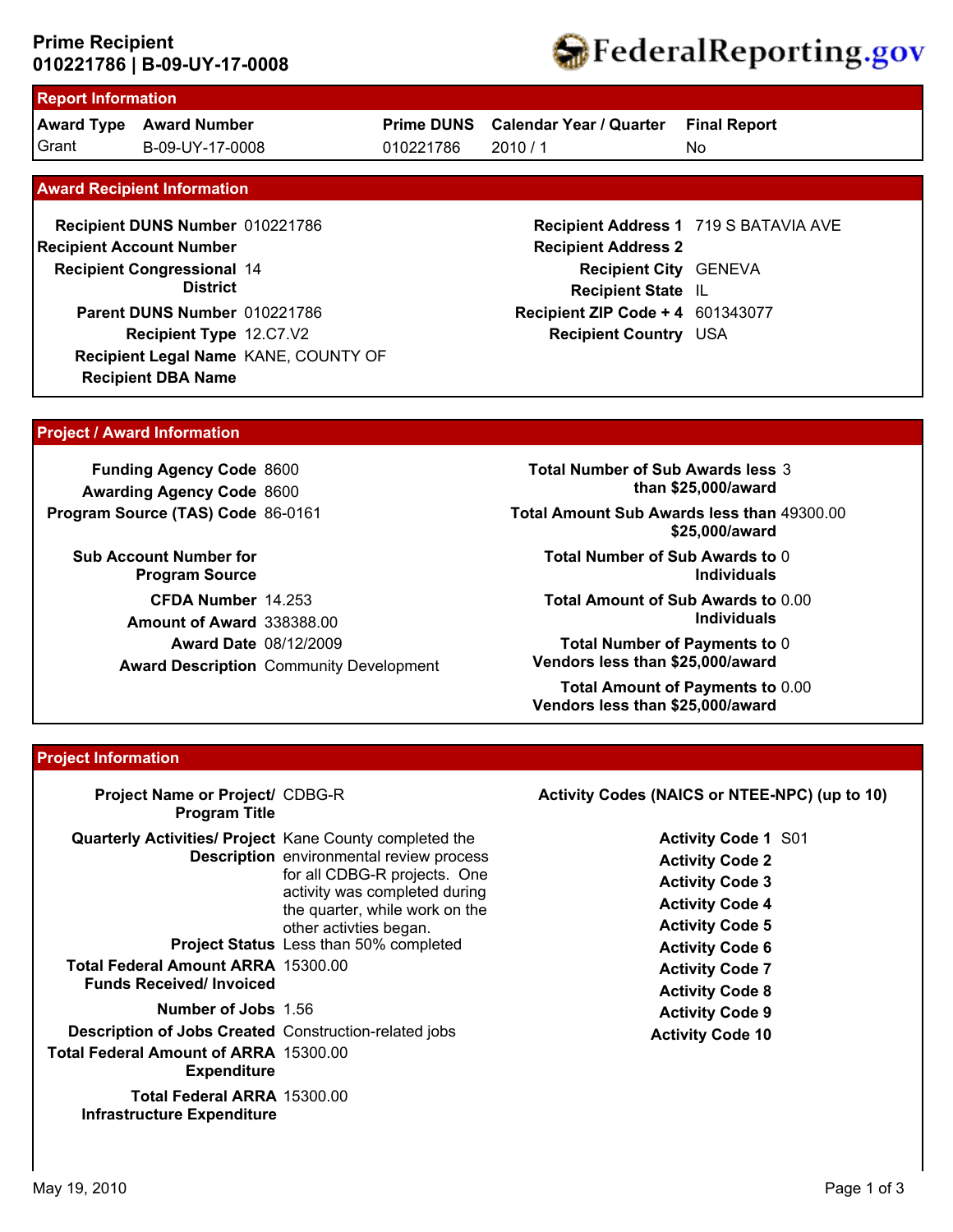# **010221786 | B-09-UY-17-0008 Prime Recipient**



| 010221786<br>B-09-UY-17-0008<br>2010/1<br>No<br>Infrastructure Purpose and Construction of a sidewalk to<br>Rationale connect a residential area with<br>the community's central<br>business district. | Grant | <b>Award Type</b> | <b>Award Number</b> |  | Prime DUNS Calendar Year / Quarter | <b>Final Report</b> |
|--------------------------------------------------------------------------------------------------------------------------------------------------------------------------------------------------------|-------|-------------------|---------------------|--|------------------------------------|---------------------|
|                                                                                                                                                                                                        |       |                   |                     |  |                                    |                     |
|                                                                                                                                                                                                        |       |                   |                     |  |                                    |                     |
|                                                                                                                                                                                                        |       |                   |                     |  |                                    |                     |